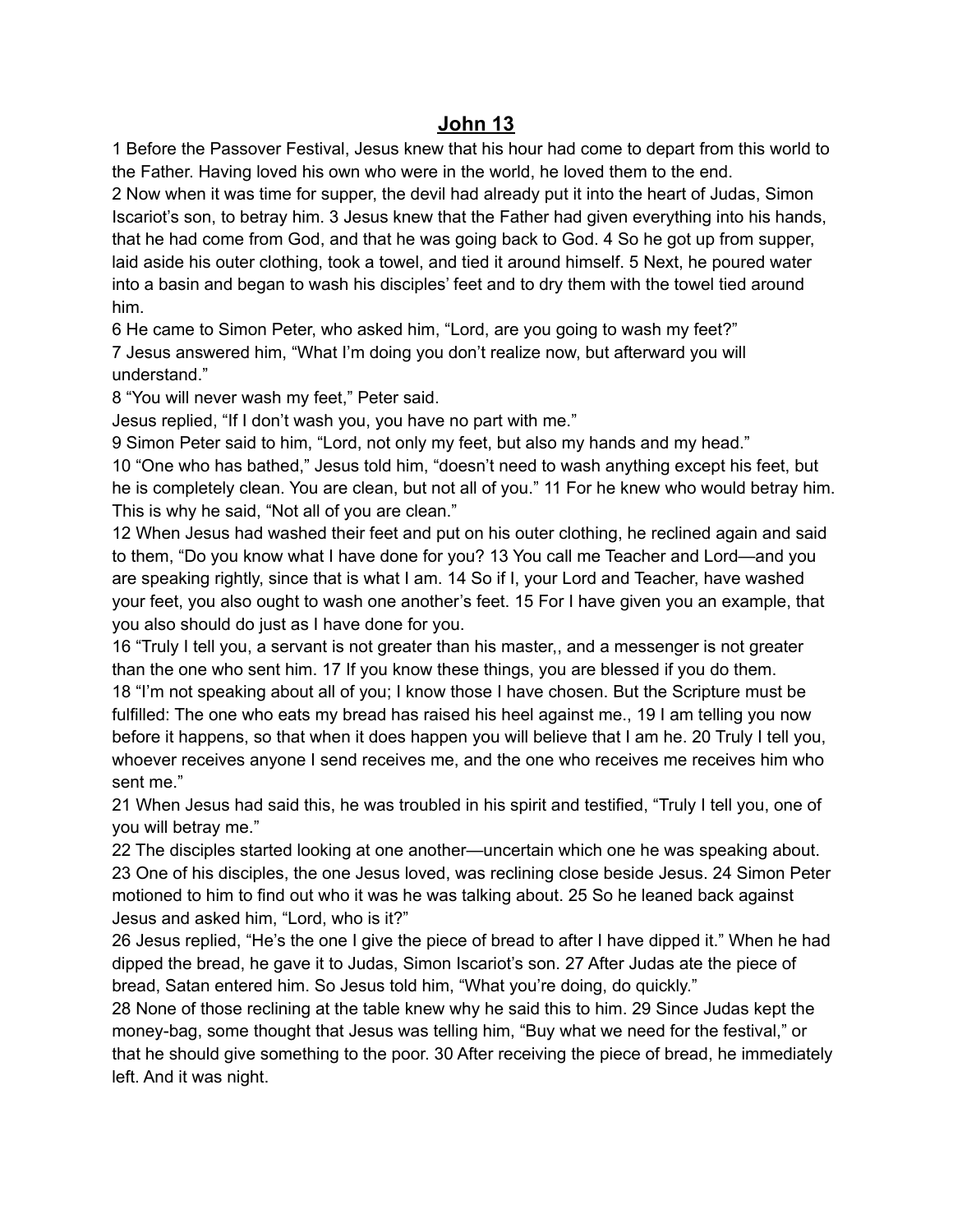31 When he had left, Jesus said, "Now the Son of Man is glorified, and God is glorified in him. 32 If God is glorified in him, God will also glorify him in himself and will glorify him at once. 33 Little children, I am with you a little while longer. You will look for me, and just as I told the Jews, so now I tell you, 'Where I am going, you cannot come.'

34 "I give you a new command: Love one another. Just as I have loved you, you are also to love one another. 35 By this everyone will know that you are my disciples, if you love one another." 36 "Lord," Simon Peter said to him, "where are you going?"

Jesus answered, "Where I am going you cannot follow me now, but you will follow later." 37 "Lord," Peter asked, "why can't I follow you now? I will lay down my life for you." 38 Jesus replied, "Will you lay down your life for me? Truly I tell you, a rooster will not crow until you have denied me three times.

## **What is the theme of John 13?**

- What are some words you would use to describe Jesus in these verses?
- What did He mean when He said the disciples were clean in verse 10?
- Where do you have opportunities to serve your fellow disciples this week?
- Do you find it easy or difficult to allow other disciples to serve you? Explain.

## **Psalm 113**

1 Hallelujah!

Give praise, servants of the LORD; praise the name of the LORD. 2 Let the name of the LORD be blessed both now and forever. 3 From the rising of the sun to its setting, let the name of the LORD be praised. 4 The LORD is exalted above all the nations, his glory above the heavens. 5 Who is like the LORD our God the one enthroned on high, 6 who stoops down to look on the heavens and the earth? 7 He raises the poor from the dust and lifts the needy from the trash heap 8 in order to seat them with nobles with the nobles of his people. 9 He gives the childless woman a household, making her the joyful mother of children. Hallelujah!

- When was the last time you picked up a child or a pet? How did they benefit from being picked up? Did they show or express appreciation?
- The question asked in Psalm 113:5 of who is like the Lord begs a comparison. What about the Lord makes Him different from anyone else?